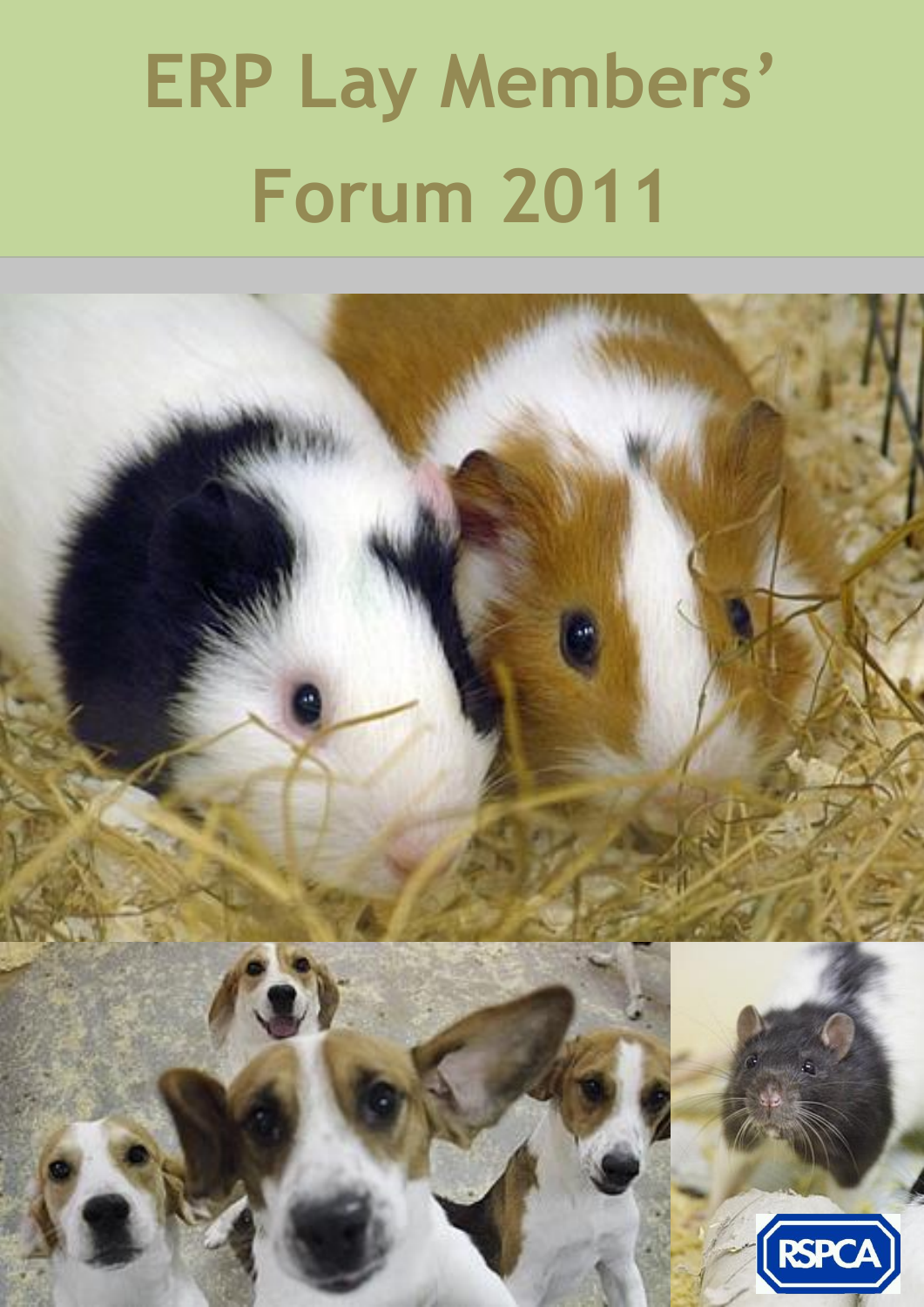# **RSPCA ERP LAY MEMBERS FORUM 2011**

# **'Making difficult decisions .......'**

## **Chair: Bryan Howard**

- 09.45 Registration and coffee
- 10.30 **Welcome and Introduction**
- 10.40 **Humane endpoints: where science and welfare conflict**

*Maggie Lloyd, Red Kite Veterinary Consultants*

- 11.00 **Harms and benefits in behavioural pharmacology** *Clare Stanford, University College London*
- 11.20 **Harms and benefits of new technologies: refinement vs reduction**

*Penny Hawkins, RSPCA*

- 11.40 **Challenges of a global ethical review process** *Doug Brown, Syngenta*
- 12.00 **Coffee followed by discussion group session**

## 13.10 Lunch

- 14.00 **Cumulative suffering: presentation with interactive 'turning point' session**
	- *Sarah Wolfensohn, 1789*
- 15.00 **ERPs and the revised UK law – points of contention and agreement**

*Jane Smith, Boyd Group*

15.30 **Comments, questions and discussion** 

3.45 Close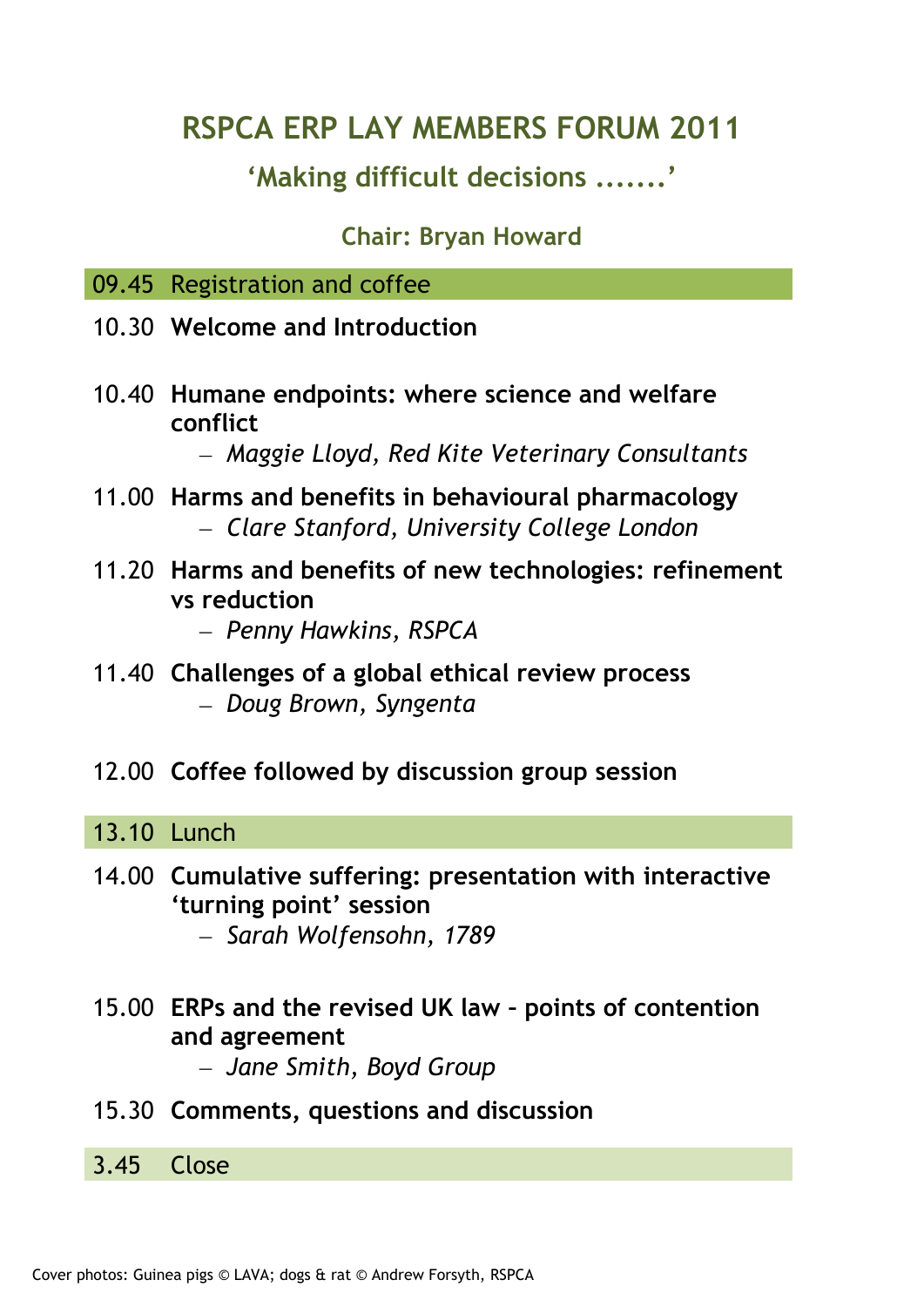## **Humane endpoints: where science and welfare conflict**

#### Maggie Lloyd, Red Kite Veterinary Consultants

Considerable progress has been made in recent years in assessment of pain, suffering and distress in laboratory animals, particularly in the recognition of subtle behavioural and physiological signs of suffering. Animal suffering can now be detected at an early stage. This knowledge has meant that pain relief can be given and endpoints can be applied in good time, and has also enabled scientists, vets and animal technicians to develop a deeper understanding of the actual impact of scientific procedures on animals. As this understanding develops, it raises questions about the ethical justification for some models, in which the degree of suffering experienced by the animals is found to be perhaps greater than was previously considered. In this presentation, a number of 'difficult' models will be presented, and strategies for balancing animal welfare against scientific requirements considered.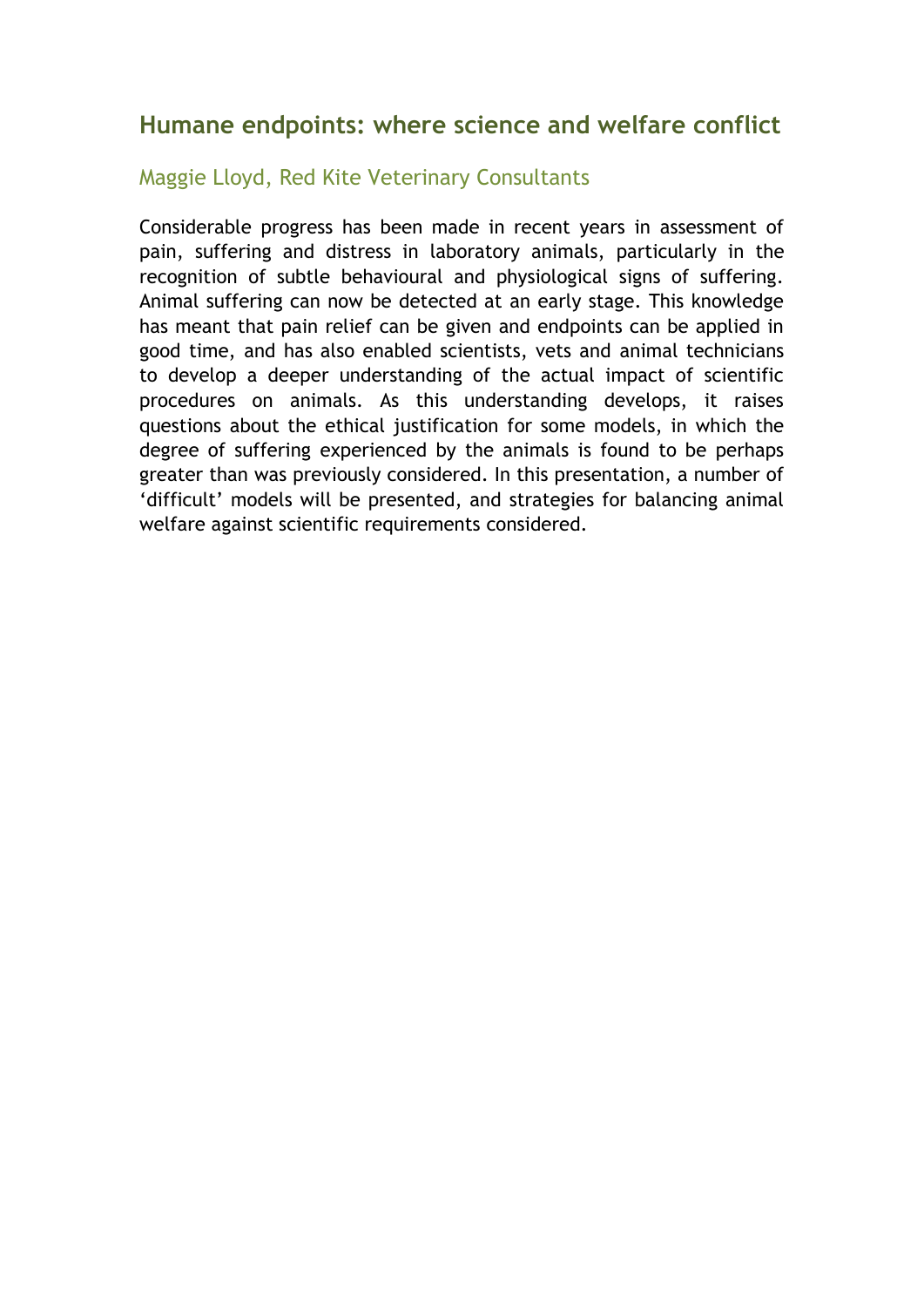## Harms and benefits in behavioural pharmacology

#### Clare Stanford, UCL

The aim of studying animal behaviour in the laboratory is to help us to develop better treatments for neurological diseases and mental illnesses. In drug development, the growing options for high-throughput screening of surrogate markers *in vitro* is helping to ensure that only the most promising drug candidates go on to be tested in animals. However, it may never be feasible to replace animals completely because it is unlikely that *in vitro* systems can tell us all we need to know about the regulation of complex functions, such as emotions or memory.

When assessing the merit of behavioural experiments, perhaps the most important role for ERP should be to decide whether the research is really necessary at all. Evidence confirms that scientists' view of what is a worthy research objective is not shared by the wider community. For instance, many people question the justification for using animals in experiments aimed at improving humans' quality of life, which encompasses much of the research into mental illness. This controversy is exacerbated by the widespread scepticism about the benefits of medicines that emerge from this research and concern about inappropriate use of medication to manipulate human behaviour. An even more difficult dilemma is how to evaluate the harm and benefit of research aiming to develop treatments for medical problems that are apparently self-inflicted: e.g., obesity or drug dependence.

Above all the ERP must consider the validity of the research. This rests on ensuring that the procedures enable measurement of the intended variable. There is no way of knowing whether rats are hearing voices in their head, or whether they experience anxiety, but there is a strong rationale for using stimuli that have well-established effects in humans to study their effects on animal behaviour (back-translation). But this approach is fraught with potential pitfalls: whereas pharmacological stimuli are easy to define and reproduce, it is more difficult to confirm the etiological relevance of environmental stimuli. The choice of a laboratory stressor is a case in point. By contrast, the impact of the stress of some procedures on animals" behaviour is often ignored altogether.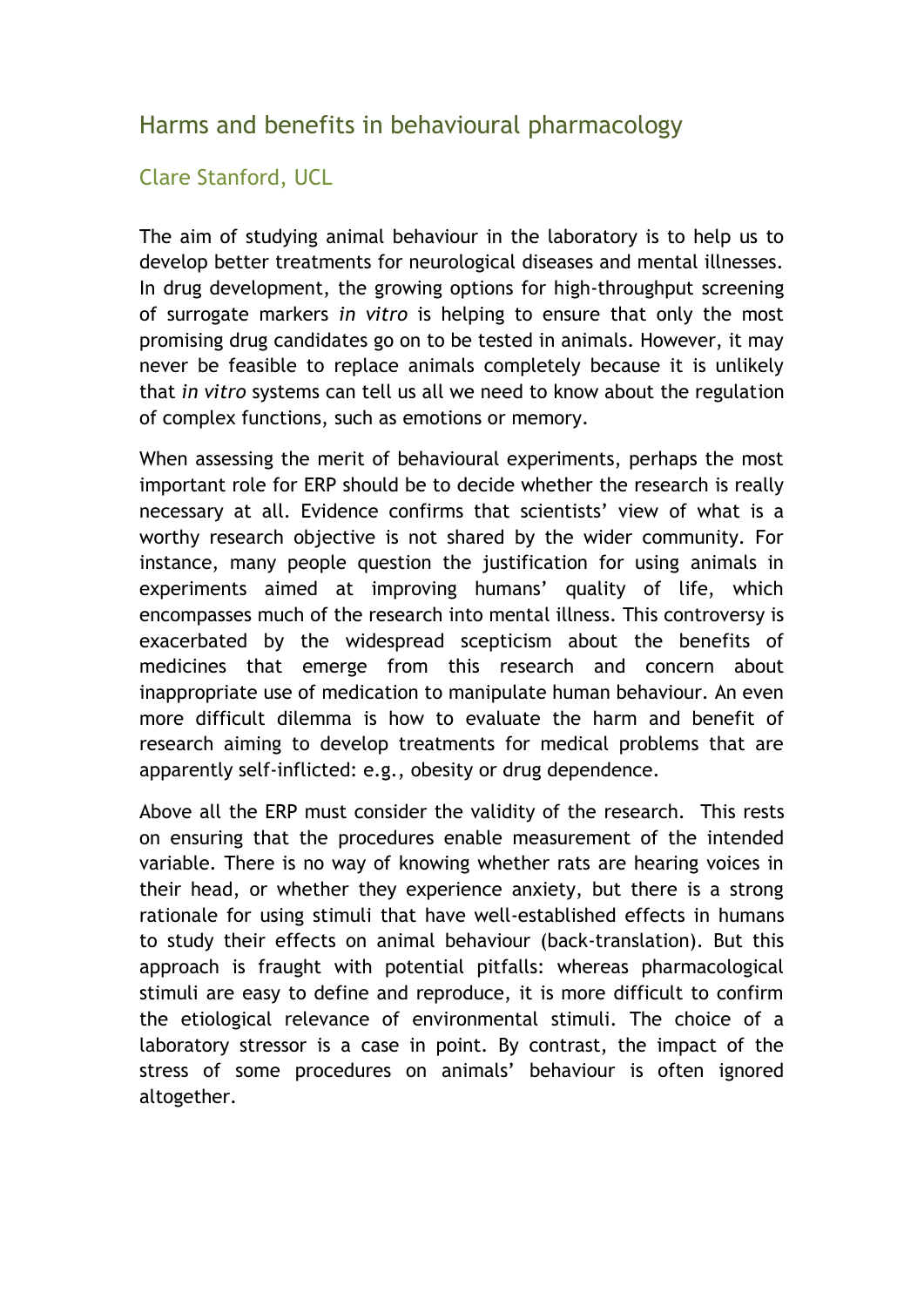The rationale for all behavioural experiments is based on the assumption that studying animals can tell us something useful about the human brain. In behavioural research, especially, the validity of that assumption rests on the experimental procedure in the context of the research objective. However, given that similar stimuli shape the behaviour of all animals, including humans, it is clear that we are not as special as we would like to think.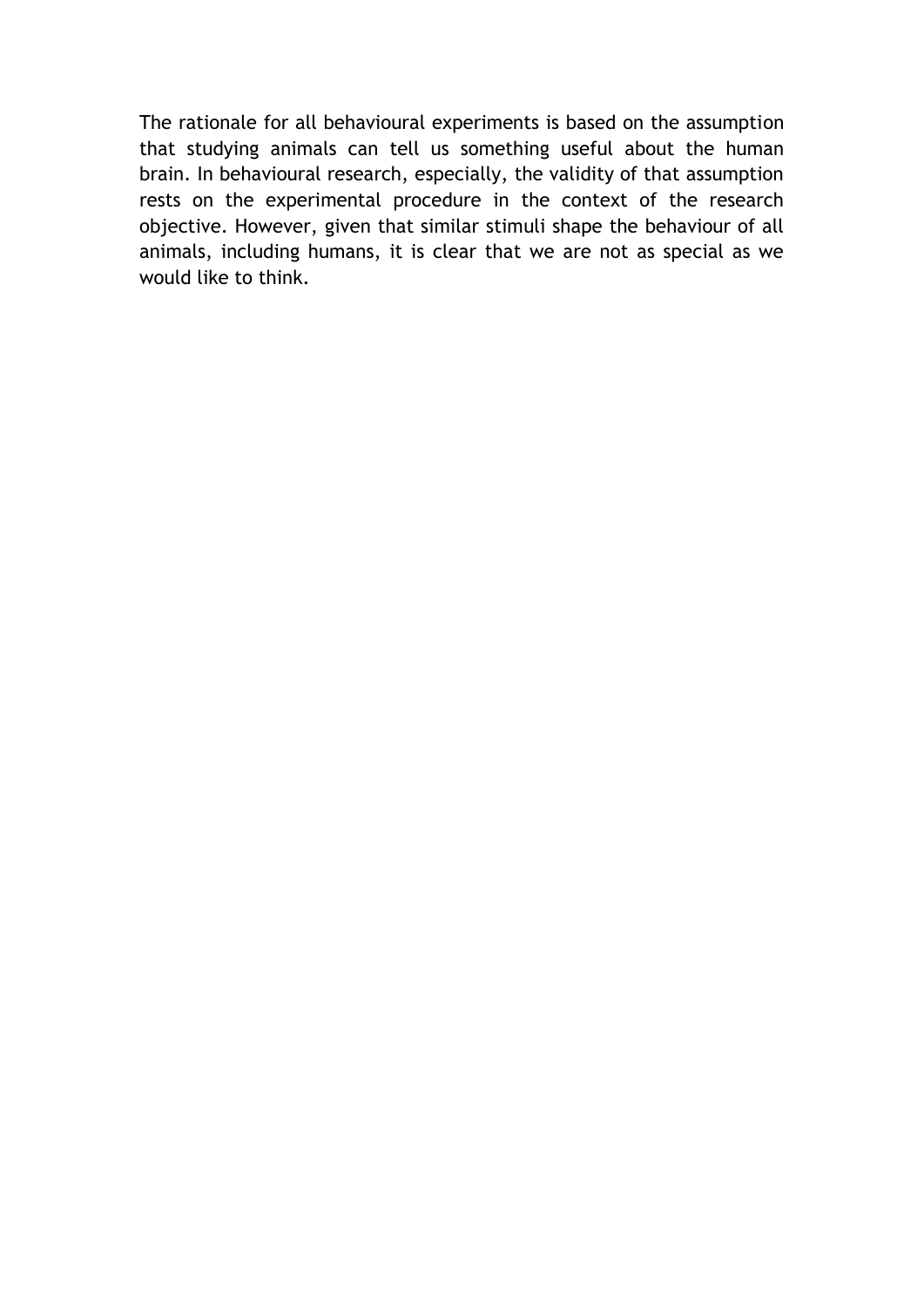# **Harms and benefits of new technologies: refinement vs. reduction**

#### Penny Hawkins, RSPCA

The application of new technologies in animal research and testing is rapidly increasing. Examples include imaging (for example MRI scanning); biotelemetry, in which data such as heart rate are transmitted from devices attached to or implanted into animals; repeated "keyhole" surgery; and automated blood sampling.

There can be both scientific and animal welfare benefits associated with the use of these techniques; for example, with repeated imaging animals can be used as their own "controls" and studied in the long term, which means that numbers can be reduced. Endpoints can also be refined using imaging, for example because tumour growth can be monitored more accurately. Telemetry facilitates the collection of data from freelymoving animals, so that stressful restraint is not needed, and automated blood sampling removes the requirement for repeated capture, handling and needle sticks.

However, there can also be harms associated with the application of these technologies. Some, such as automated blood sampling and telemetry, can result in single housing of social animals, which is a major stressor. Repeated anaesthesia for scanning sessions, which can be for long periods, can also affect welfare. There is a risk that the "cumulative" effects of repeated procedures, such as "keyhole" surgery, may not be taken into account in the drive to reduce animal numbers.

The talk will focus on how these harms and benefits can be considered against one another, to help ensure that decisions on techniques and protocols are in the animals" best interests. For example, can we judge, from a rat"s point of view, whether being repeatedly caught and blood sampled, then returned to a group, is 'better' or 'worse' than having an indwelling cannula and living alone? Is reduction more important than minimising harms to each individual?

The aim is to help you contribute to ERP discussions on projects involving the use of new technologies, with respect to whether use of a particular technique is justified, how to refine the animals' experiences and how to strike the important balance between refinement and reduction.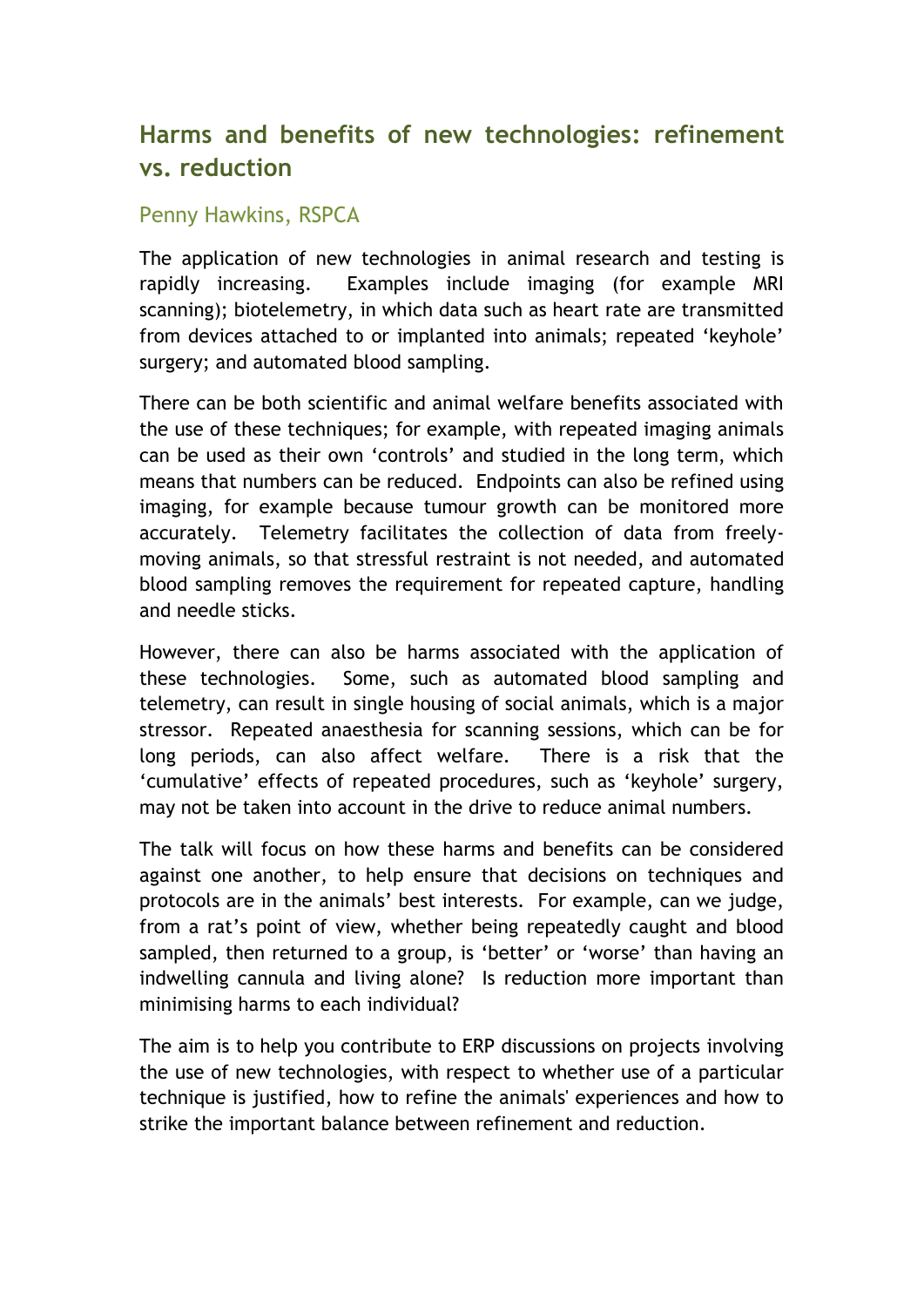# **Challenges of a global ethical review process**

#### Doug Brown, Syngenta

Cultural diversity and differing legislation throughout the world on the use of animals in research give global ERPs particular challenges and potentially difficult decisions if they are to "do the right thing".

As a global company we are committed to using animal studies only when appropriate. We aim to develop alternative techniques that replace and reduce the use of animals and to adopt a humane and compassionate approach to the care and use of animals. We try to operate to the highest professional standards.

There are plenty of challenges! Whether to do work in the UK or China? What standards can or should be set for a company around the world? Global imperatives like food security may look very different if you are a member of an ERP looking at the world through a lens located in Bangladesh rather than Belgium!

We will share a little of how we manage these issues and hopefully take the opportunity to listen and learn from the forum"s participants their thoughts on how best we may deliver our duty to the highest professional standards.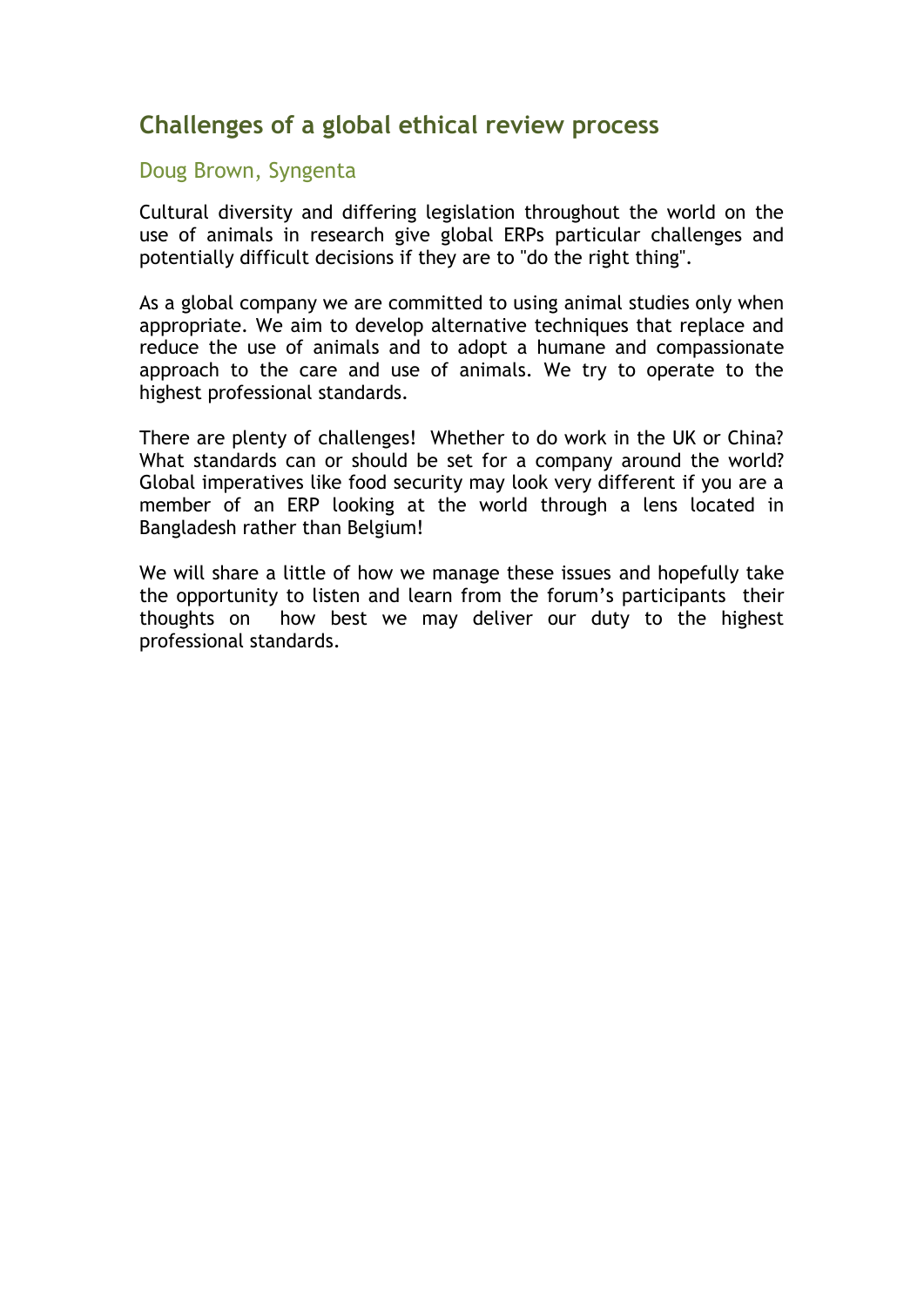# **Cumulative suffering**

#### Sarah Wolfensohn, Seventeen Eighty Nine

The new Directive 2010/63/EU requires that all procedures are assigned a "severity" which should take into account the "cumulative suffering". The Directive also requires taking into account the life-time experience of the individual animal, enhancing the life-time experience of the animals, and reducing the duration and intensity of suffering to the minimum possible. The severity category should take into account the nature of pain, suffering, distress and lasting harm, its intensity, the duration, frequency and multiplicity of techniques and the cumulative suffering within the procedure.

Many factors can impact negatively on animal welfare and these need to be considered individually and in combination to determine the overall suffering/severity for each procedure, and to identify areas where refinements can be implemented both in advance of, and during, the course of studies. Using case studies, typical of industry and academia, the presentation will explore approaches to the assignment of severity and opportunities for introducing refinements during the design and application of procedures.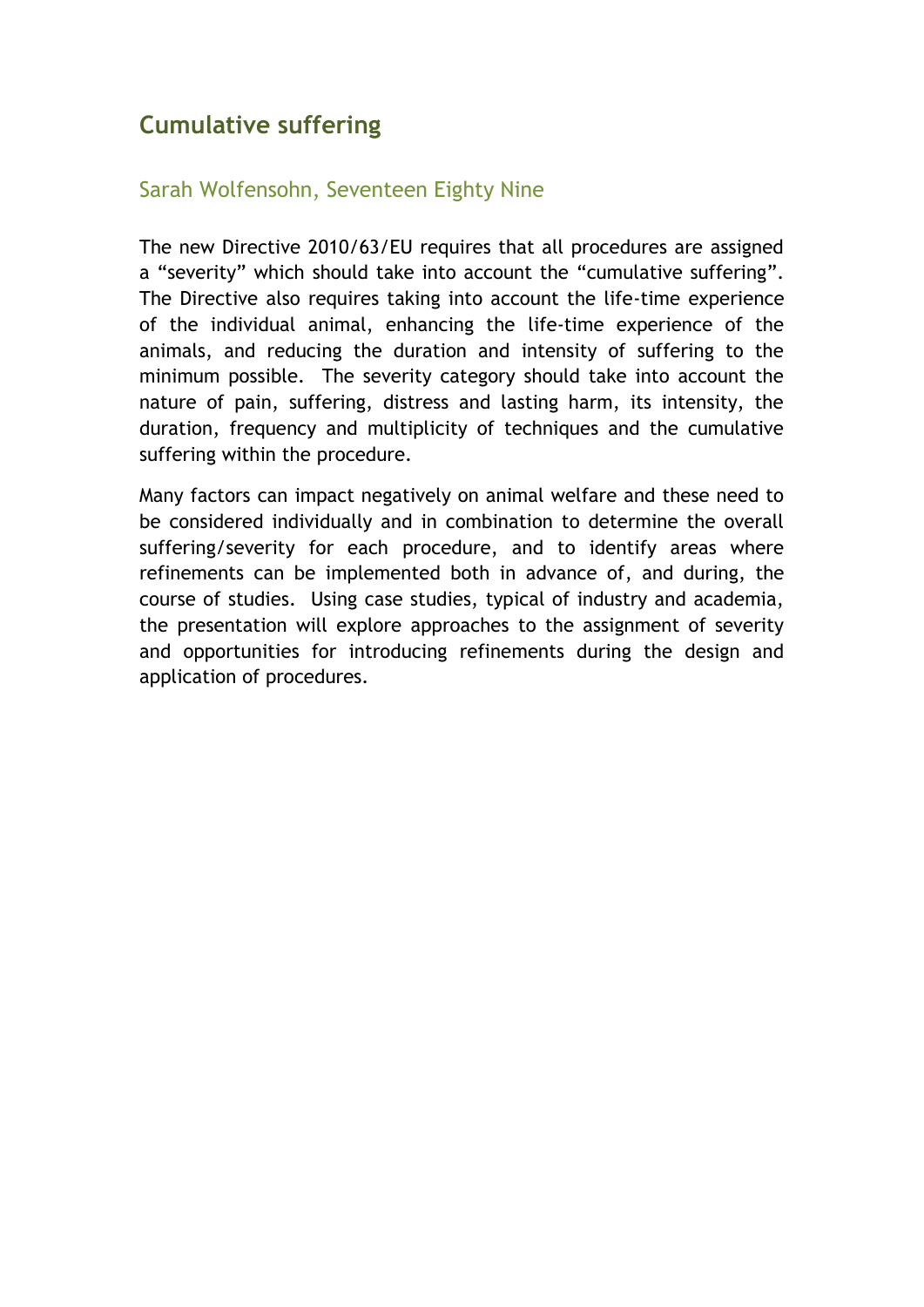# **Implications of revised EU law for ERPs: points of contention and agreement**

#### Jane Smith, Boyd Group

The new *European Directive on the protection of animals used for*  scientific purposes<sup>1</sup> came into force on 9 November 2010. EU member states have to transpose its provisions into their national laws by 10 November 2012, and the revised legislation will go live on 1 January 2013.

Many of the requirements of the new Directive are similar to those of current UK legislation. However, there are also a number of important differences – including two that could affect the operation of ERPs:

- the Directive requires establishments to set up local animal welfare bodies (AWBs) not ethical review processes. Whilst most of the tasks assigned to AWBs map onto current ERP functions, they do not explicitly include "ethical" review functions. In particular, there is no requirement for AWBs to carry out ERP Function 2 (harm-benefit analysis of proposed project licence applications).
- the Directive sets minimal requirements for membership of AWBs, which could comprise just two members (the person responsible for animal care and welfare and, at a 'user' establishment', a scientist).

It remains to be seen how the Directive will be transposed into UK law. However, in a recent public consultation on options for transposition, the Home Office suggested that it will support establishments that "opt to model their AWBs on their current ERPs".<sup>2</sup>

There has been vigorous debate about the possible effects of the Directive on the operation of ERPs and how establishments should respond. This presentation will:

explore points of contention and agreement within the debate, drawing on recent discussions within the Boyd Group (a forum that brings together a wide range of expertise and perspective on the use

 $\overline{a}$ Directive 2010/63/EU. For further information about the new regulation and its development see:

**http://ec.europa.eu/environment/chemicals/lab\_animals/home\_en.htm** <sup>2</sup> Home Office (2011). *Consultation on options for transposition of European Directive 2010/63/EU on the protection of animals used for scientific purposes*, page 36, para. 164.See: **http://tinyurl.com/cnhztef**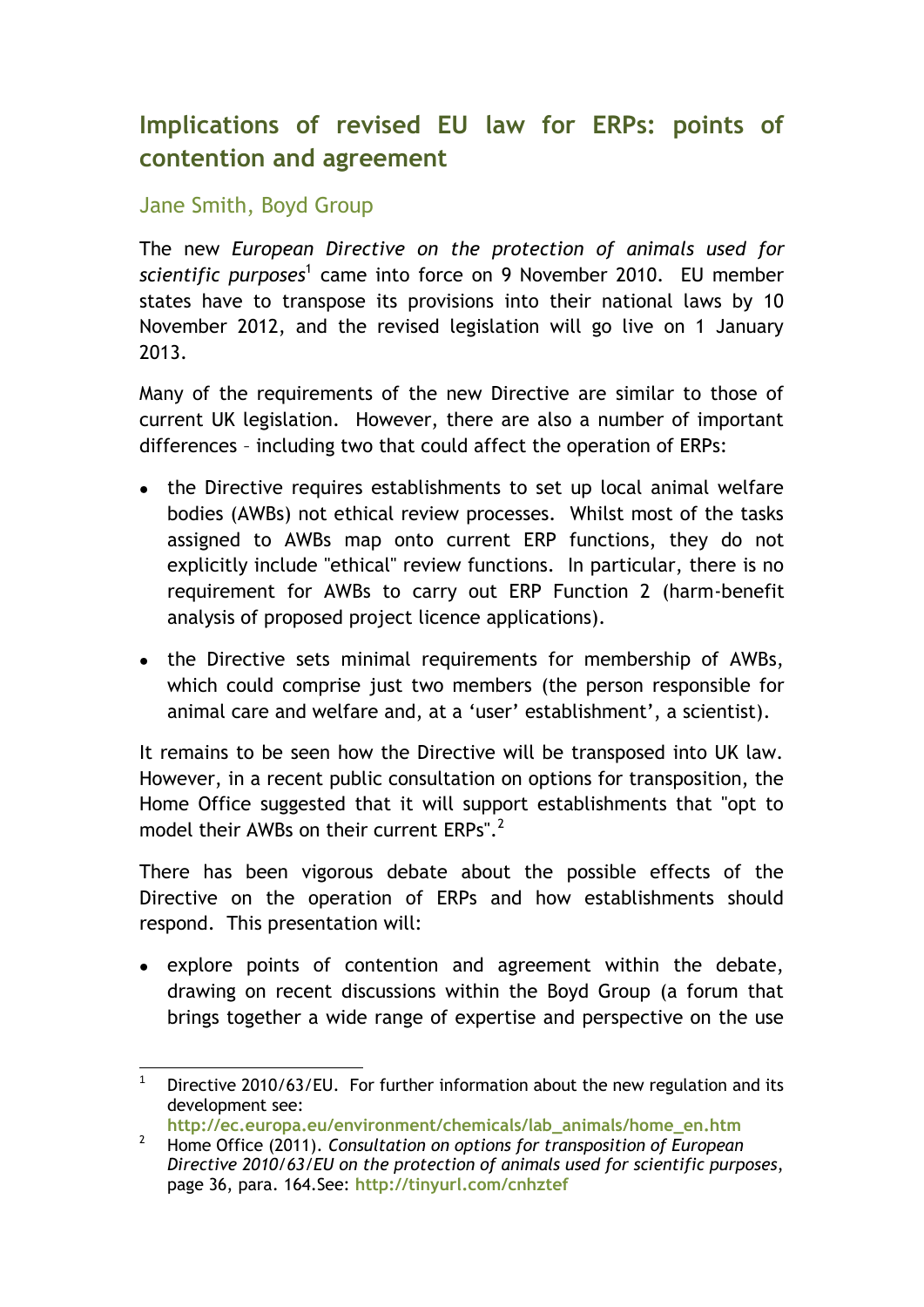of laboratory animals)<sup>3</sup> and recent RSPCA/LASA *Guiding principles on good practice for ERPs<sup>4</sup>* ; and

highlight some questions that lay members might raise within their ERPs, to prompt discussion of the benefits of current practice and plan for implementation of the Directive.

The points are summarised in the Boyd Group's response to the Home Office consultation, which can be found at **http://boydgroup.wordpress.com/** along with further information about the Group.

<sup>&</sup>lt;sup>4</sup> Available on the RSPCA and LASA web-sites: **http://www.rspca.org.uk/sciencegroup/researchanimals/ethicalreview** and **http://www.lasa.co.uk/GP%20ERP%20July%202010%20print%20FINAL.pdf**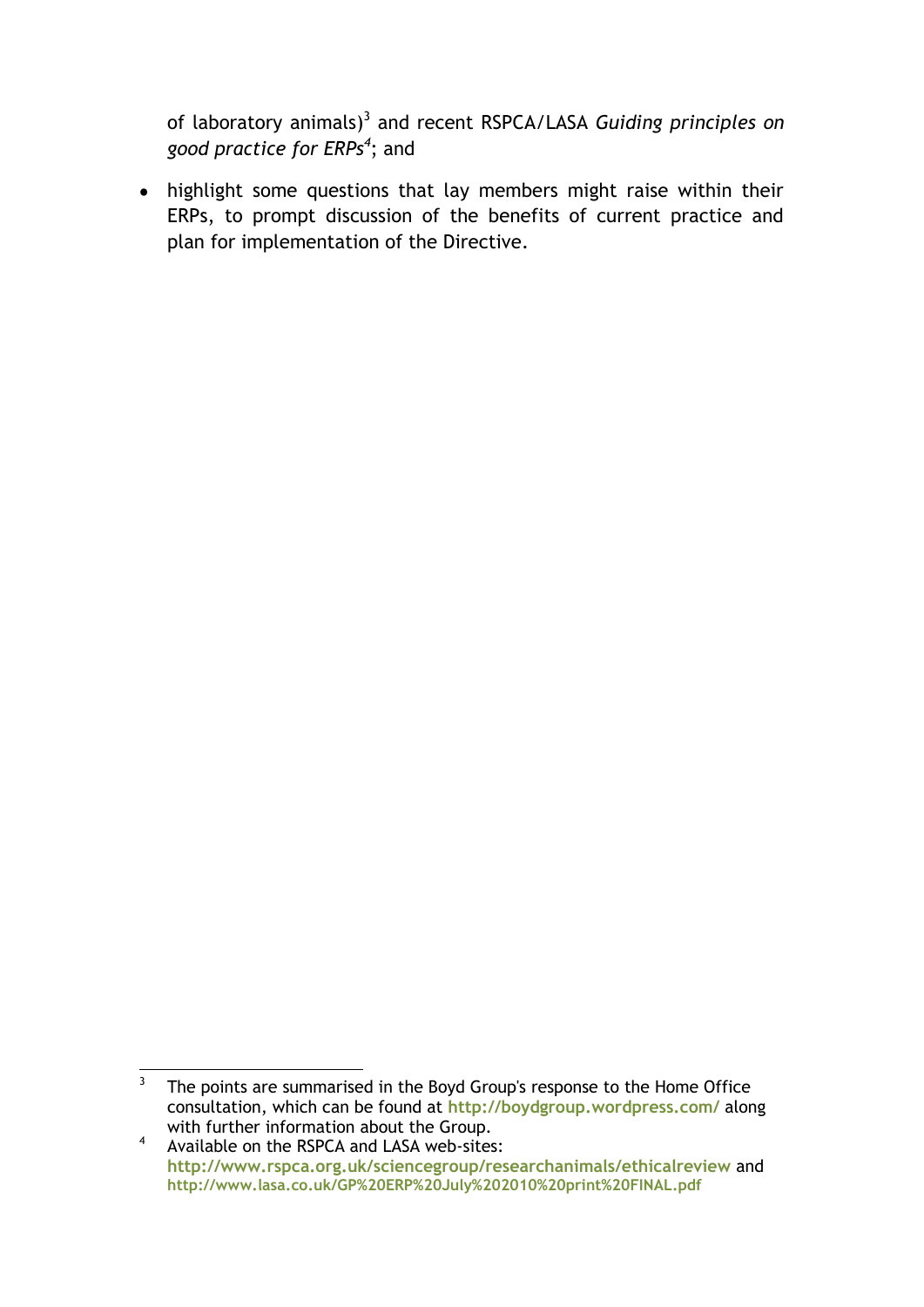**The RSPCA sees the involvement of lay perspectives as essential to the integrity of a successful ethical review process (ERP) and is committed to supporting and developing the role of lay members.**

The research animals department organises an annual meeting for lay and other members of local ERPs. The meeting provides a forum for people to come together and share experiences of their work. They combine presentations on some of the many important issues that ERPs cover, with opportunities for group discussion.

#### **For further information, see**

**http://www.rspca.org.uk/sciencegroup/researchanimals/ethicalreview /laymembers**

… where you can download two useful resources:

- A resource book for lay members of Ethical Review Processes, 2nd edition (2009). This is also available as a hard copy by emailing the address below.
- Guiding principles on good practice for Ethical Review Processes, 2nd edition (2010). This was produced by the RSPCA and Laboratory Animal Science Association (LASA) and sets out guidance on each of the seven functions of the ERP.

**Both documents will be updated to take account of the revised EU Directive and its transposition into UK law.**



If you would like to register on our mailing list or have any questions regarding the ERP please email us at: **erp-laymembers@rspca.org.uk**